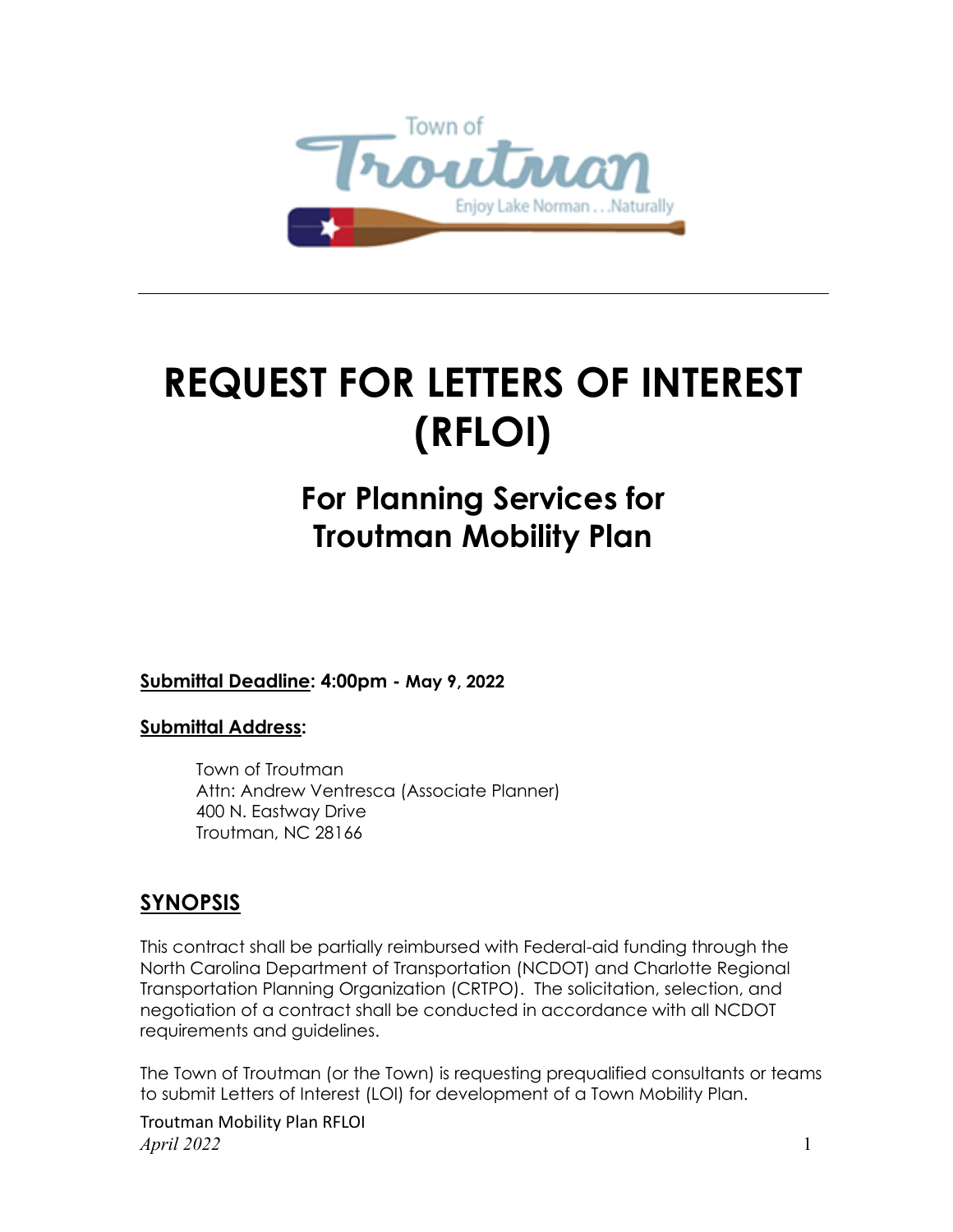To be considered responsive to this solicitation, LOI responses must satisfy the minimum criteria outlined within the scope of work outlined within this document. Any modifications or enhancements proposed beyond this scope of work must be clearly and concisely identified. The successful consultant or team must demonstrate previous similar project expertise, technical capabilities of proposed staff, a solid understanding of the proposed scope of work and issues, and possess sufficient technical and staff availability to develop the plan within the expected project timeline.

Troutman is a fast-growing municipality in Iredell County, North Carolina and is experiencing growth pressures as that growth moves from the Mooresville - area North. The Troutman Town Council desires to develop a rational, high level, mobility plan for the Town which incorporates the desired land uses while defining needed transportation improvement which can be reflected in the CTP.

Other area-wide recently adopted plans that should be reviewed as part of this process include the Mooresville One Plan (2019), Statesville Mobility and Development Plan (2019) and Iredell County Transportation Plan (2021), and the soon to be adopted Troutman Bicycle and Pedestrian Plan (2022).

The primary and/or sub-consultant firm(s) shall be pre-qualified by NCDOT to perform the discipline codes listed below:

- 045 Corridor Planning
- 141 Multimodal Transportation Planning
- 171 Public Involvement
- 260 Comprehensive Transportation Planning Development
- 261 Long Range Transportation Planning
- 315 Municipal & Regional Planning Studies

Except as provided below, any firm wishing to be considered must be properly registered with the Office of the Secretary of State and with the North Carolina Board of Examiners for Engineers and Surveyors. Any firm proposing to use corporate subsidiaries or subcontractors must include a statement that these companies are properly registered with the North Carolina Board of Examiners for Engineers and Surveyors and/or the NC Board for Licensing of Geologists. The Engineers performing the work and in responsible charge of the work must be registered Professional Engineers in the State of North Carolina and must have a good ethical and professional standing. It will be the responsibility of the selected private firm to verify the registration of any corporate subsidiary or subcontractor prior to submitting a Letter of Interest. Firms that are not providing engineering services need not be registered with the North Carolina Board of Examiners for Engineers and Surveyors. Some of the services being solicited may not require a license. It is the responsibility of each firm to adhere to all laws of the State of North Carolina.

The selected firm must have the financial ability to undertake the work and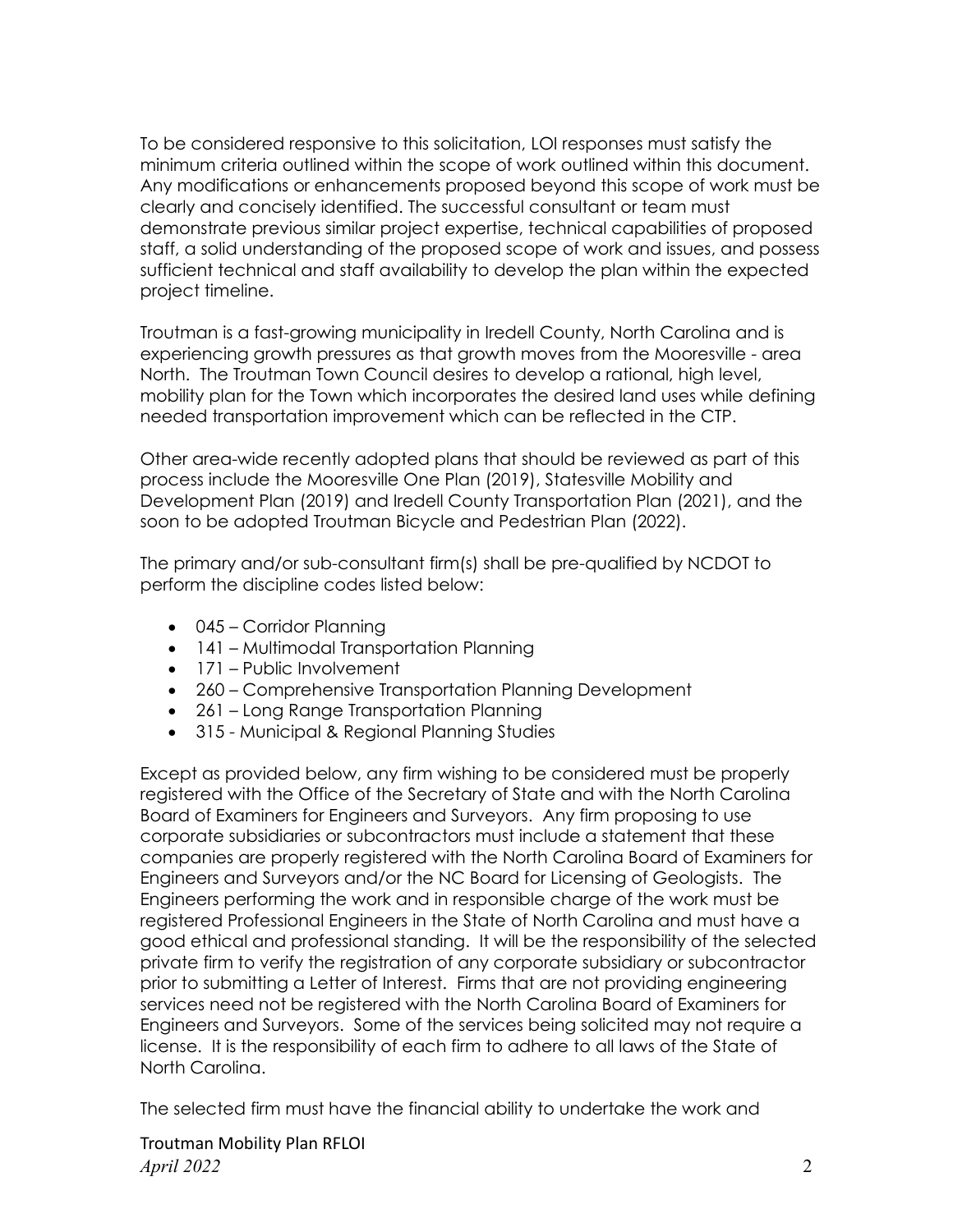assume the liability. The selected firm(s) shall be required to provide Certificates of Insurance evidencing proof of Professional Liability insurance coverage in the minimum amount of \$1,000,000.00 and naming The Town of Troutman as an Additional Insured. The firm(s) must have an adequate accounting system to identify costs chargeable to the project.

# **SCOPE OF WORK**

A preliminary scope of work and project schedule shall be included in the overall response. The minimum services provided by the awarded consulting firm on this project will include:

- 1) Conduct Analysis of recent local jurisdictions transportation plans (Mooresville, Statesville, and Iredell County) along with other the soon to be complete Troutman Bicycle-Pedestrian Plan.
- 2) Determine system deficiencies in the town and unincorporated areas in the Troutman Planning Area including connectivity deficiencies on secondary roadways.
- 3) Identify and prioritize intersection and facility improvements with emphasis on areas with schools, areas with significant residential growth and industrial access.
- 4) Establish and implement a community outreach and information strategy to ensure appropriate resident, business, and county/municipal staff involvement is present throughout the planning process.
- 5) Prepare for and present at workshops for citizens, property owners, and stakeholders, including municipal officials; and present formally municipal planning and governing bodies for public input, plan consideration, and final adoption.
- 6) Develop and maintain a project webpage.
- 7) Prepare and identify critical needs or improvements and strategies for funding those needs.
- 8) Recommend alternate funding options/strategies to facilitate implementation of recommendations determined by the plan
- 9) Provide strategic transportation improvement recommendations.
- 10) Identify related land use considerations based recommended improvements.
- 11) Emphasis on freight mobility, local delivery recommended improvements and needs.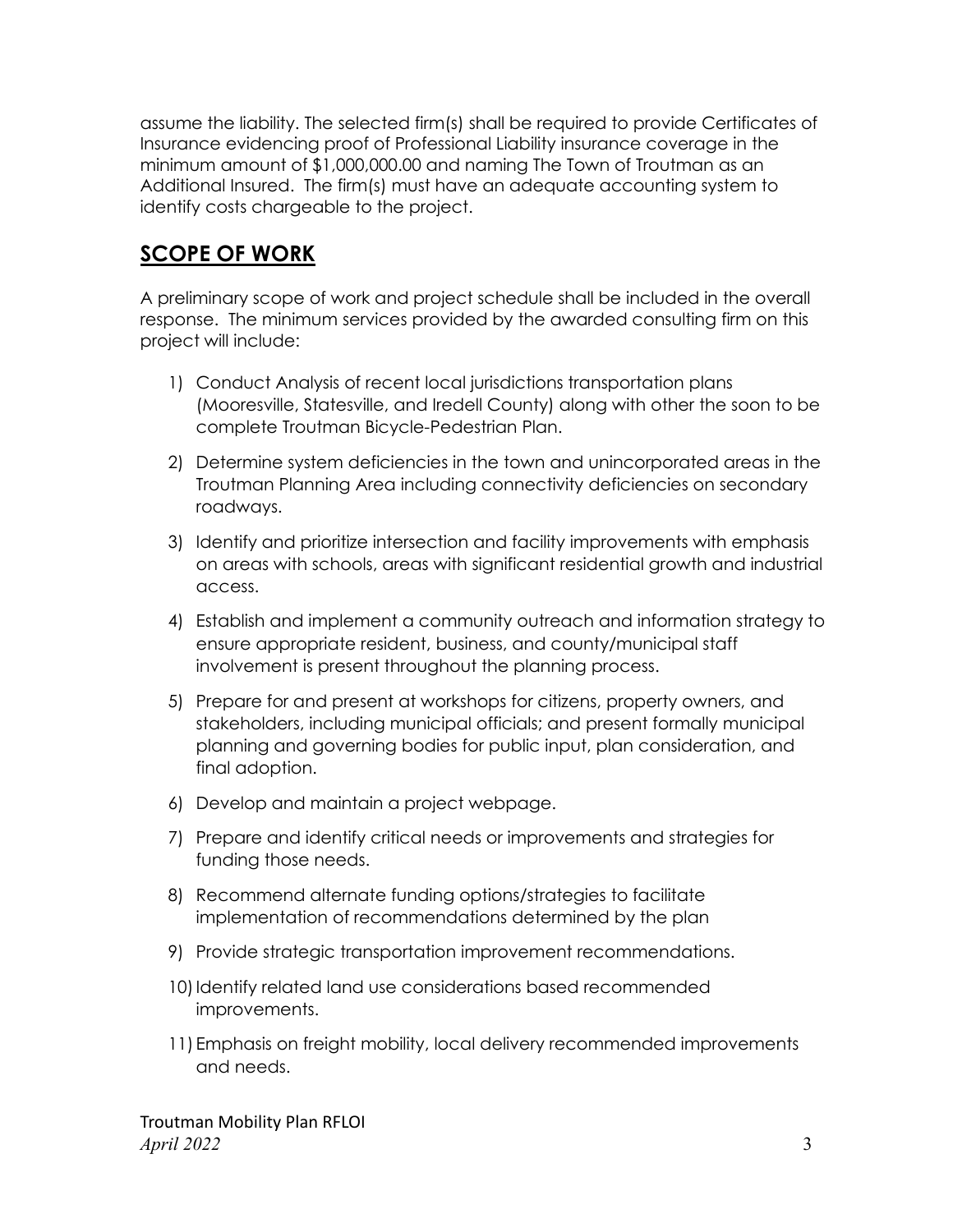- 12) Recommendations for provisions for autonomous vehicles.
- 13) Define conceptual new alignments with sufficient detail to utilize for r/w protection purposes and recommendations on right-of-way protection language in County Ordinances.
- 14) High level capacity analysis to ensure the proposed recommendations of alignment, cross-section and intersection improvements are conceptually buildable and functional.

Proposal submittals should include a more detailed scope and approach to the work.

The consultant will provide services sufficient to accomplish the goals of this project. In addition, the consultant shall ensure that the public is properly notified regarding the proposed study and given the opportunity to provide input throughout the planning process. At a minimum, the project shall require the consultant to do the following in addition to the scope of work above but are encouraged to submit alternate Scope of Work:

- **Meet with technical team** The consultants will meet with a technical team to coordinate technical elements of the study. Special areas of emphasis shall be identified.
- **Public Record** Record all input received at any public meeting or input session, excluding Planning Board and County Board meetings, and summarize it for inclusion as an appendix to the final report.
- **Final Report** Develop a final report detailing the process used, input received, and the analysis, results and recommendations that were a part of this project and present the final report to the Technical Team, the CRTPO (TCC) and various Boards as requested. Reports, maps, and informational tools shall be provided to the County in hardcopy and electronic formats for each of these meetings and as a final work product at the projects conclusion. Electronic versions shall be provided on flash drive and shall be sufficient for archiving and posting on websites.

A *public engagement strategy* should be presented and implemented throughout the project life to ensure proper notification, active participation from stakeholders and public affected by the project.

The actual project scope, processes, deliverables, calendar, budget and costs shall be negotiated between the County and the most qualified firm once selected. The selected firm(s) will be expected to begin work immediately upon award of a contract.

### **SUBMITTAL REQUIREMENTS**

All LOIs are limited to 15 one-sided, single-spaced, consecutively numbered pages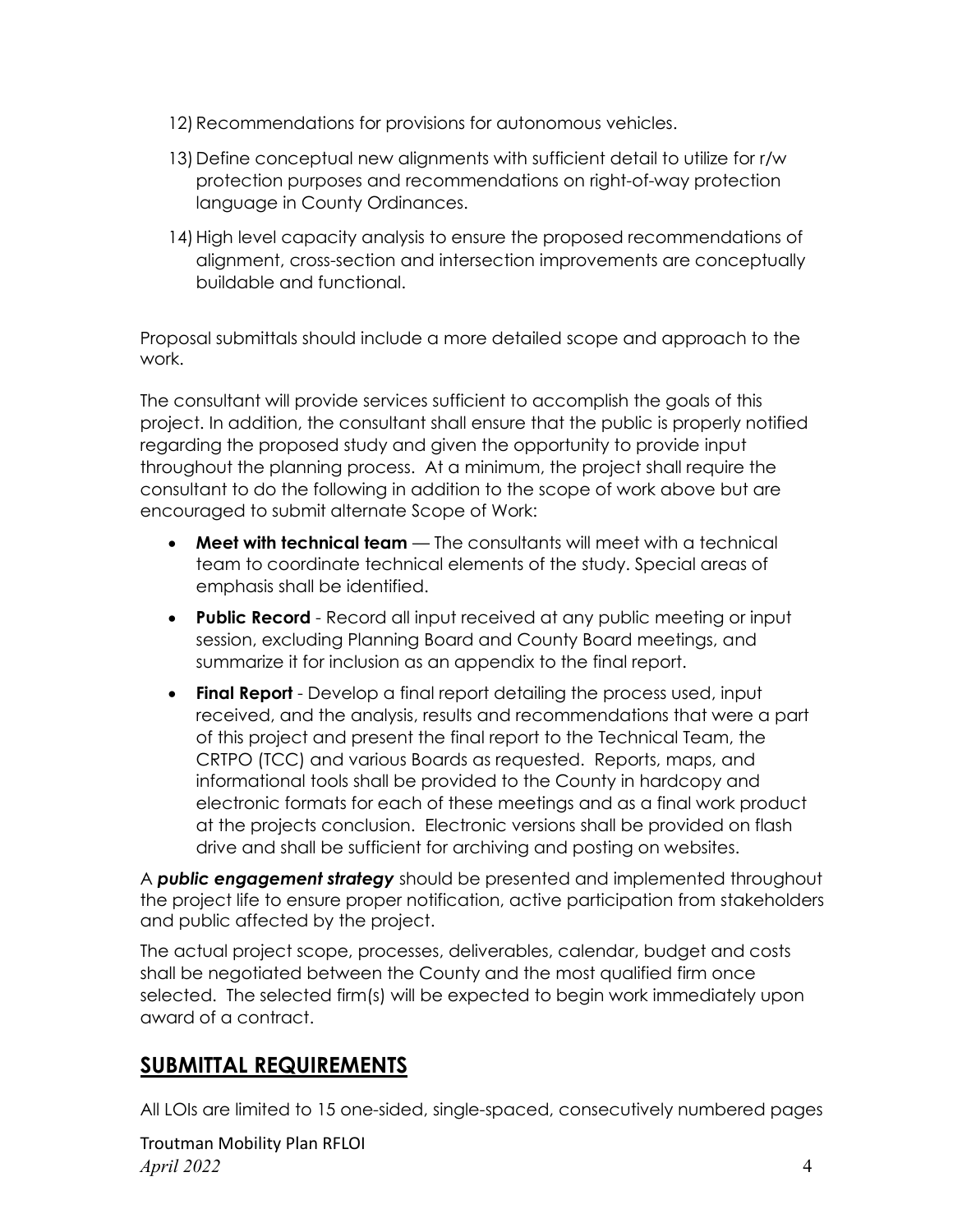(RS-2 forms are not included in the page count) inclusive of the cover sheet, on 8- 1/2" x 11" sheets (Fold out pages to size **are not** allowed).

Submissions must not include binders, dividers, tabs, glue binding, etc. The preferred method of assembly is one staple in the upper left-hand corner. Regardless, assembly must allow for easy separation, removal and replacement of pages to facilitate copy, scanning, recycling, etc.

LOIs containing more than 15 pages may be rejected at the sole discretion of Iredell County.

All Submissions packages shall include:

One (1) complete, original LOI package in hardcopy, 8 1/2" x 11" single stapled – left upper corner

#### **AND**

One (1) electronic, exact copy of the original LOI on USB Drive or DVD/CD (No SD Cards or emailed submissions). The digital copies must be saved as Adobe PDF files (reduced size).

Failure to include either format shall be cause for rejection of the submission.

Clearly indicate the following on the outside of each proposal submittal package:

- Project name: **Letters of Interest – Troutman Mobility Plan**
- Name, address, and email address of the primary consultant.

Submissions must be received by the following individual no later than **4:00 pm EST on May 9, 2022**:

 Town of Troutman ATTN: Andrew Ventresca, Associate Planner 400 N. Eastway Drive Troutman, NC 28166

**All Firms submitting LOIs are individually responsible for carefully checking their submission for conformance to the requirements stated above. LOIs that do not meet ALL of these requirements will be disqualified. No exception will be granted.**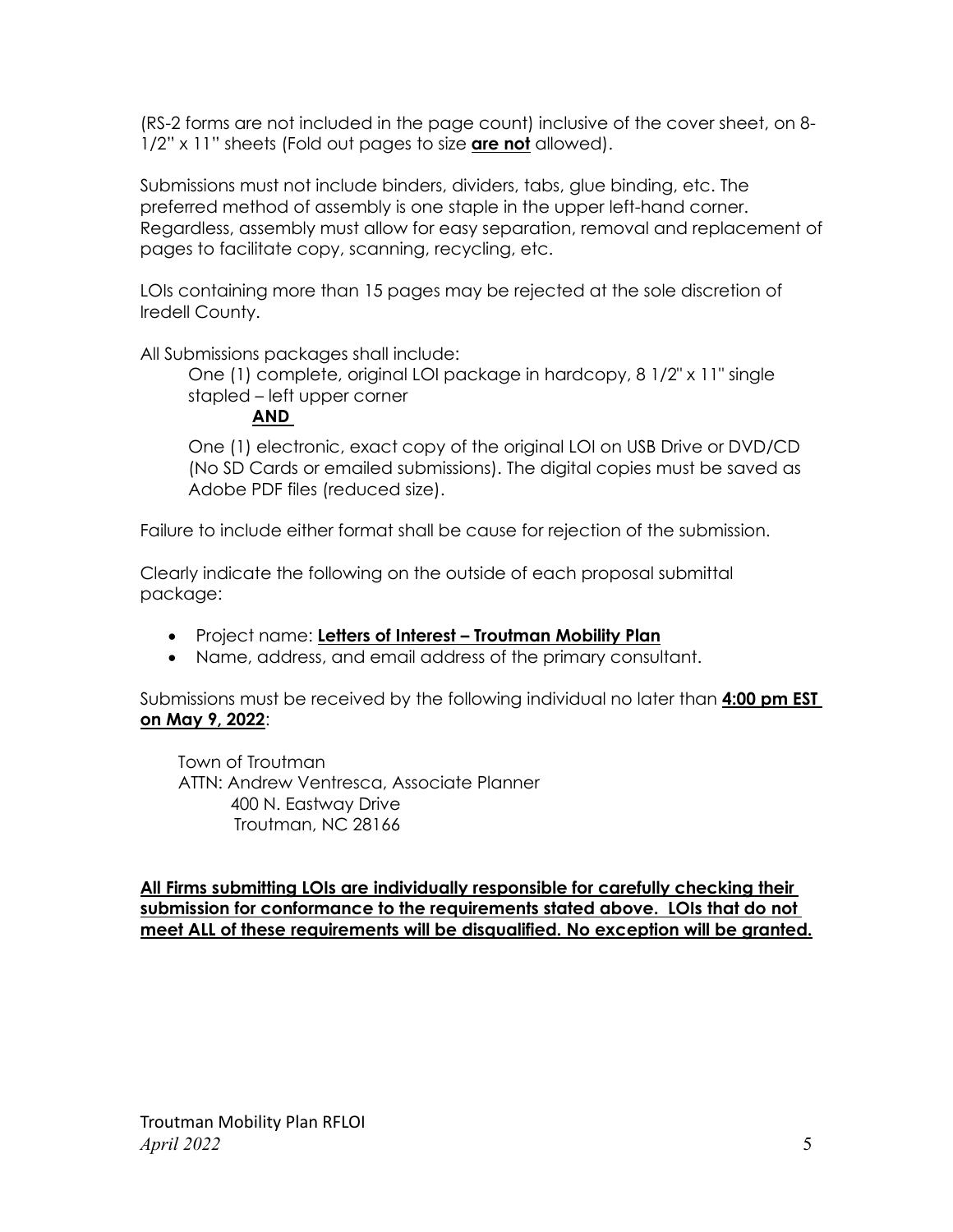### **SELECTION PROCESS**

Following is a general description of the selection process:

- In order to be considered for selection, consultants must submit a complete response to this RFLOI prior to the specified deadlines. Failure to submit all information in a timely manner will result in disqualification.
- The Selection Committee will review all qualifying LOI submittals and rank them in order of highest qualified to lowest based on the collective Selection of the Committee.
- The Selection Committee reserves the right, at its sole discretion, to either (a) select a single firm from this ranking as its recommendation or (b) to shortlist any number of firms to be interviewed. By submission of a LOI, all firms acknowledge the potential for a shortlisting and interview process and agree to appear at the appointed date and time assigned by the Committee. Dates provided in the section SUBMISSION SCHEDULE AND KEY DATES at the end of this RFLOI are subject to change.

#### **TITLE VI NONDISCRIMINATION NOTIFICATION**

Town of Troutman, in accordance with the provisions of Title VI of the Civil Rights Act of 1964 (78 Stat. 252, 42 US.C. §§ 2000d to 2000d-4) and the Regulations, hereby notifies ALL RESPONDENTS that it will affirmatively ensure that, before any contract is entered into pursuant to this advertisement, disadvantaged business enterprises will be afforded full and fair opportunity to submit LETTERS of INTEREST (LOIs) in response to this ADVERTISEMENT and will not be discriminated against on the grounds of race, color, or national origin in consideration for an award.

### **SMALL PROFESSIONAL SERVICE FIRM (SPSF) PARTICIPATION**

NCDOT encourages the use of Small Professional Services Firms (SPSF). Small businesses determined to be eligible for participation in the SPSF program are those meeting size standards defined by Small Business Administration (SBA) regulations, 13 CFR Part 121 in Sector 54 under the North American Industrial Classification System (NAICS). The SPSF program is a race, ethnicity, and genderneutral program designed to increase the availability of contracting opportunities for small businesses on federal, state or locally funded contracts. SPSF participation is not contingent upon the funding source.

The Firm, at the time the Letter of Interest is submitted, shall submit a listing of all known SPSF firms that will participate in the performance of the identified work. The participation shall be submitted on NCDOT's Sub-consultant Form RS-2. RS-2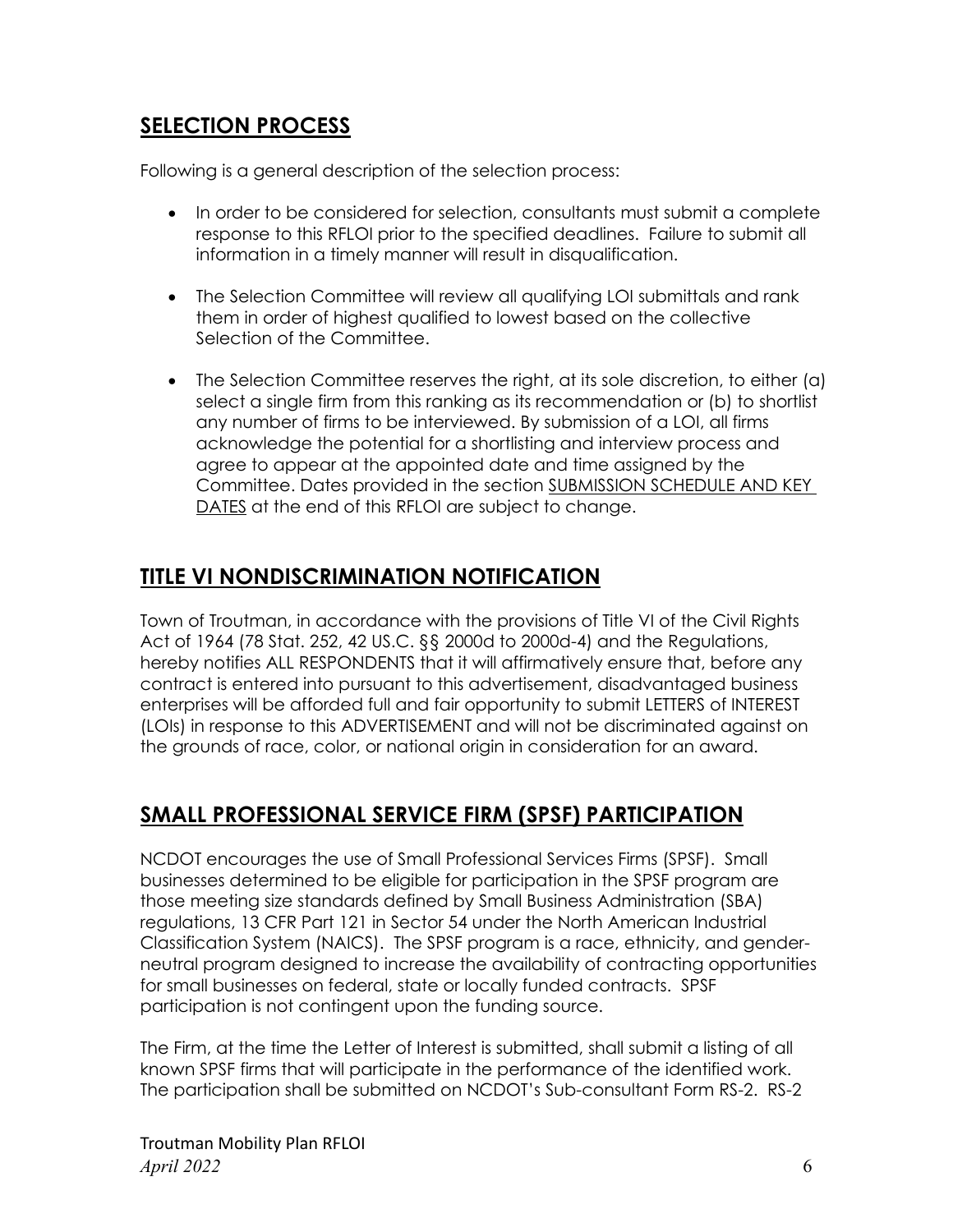forms may be accessed on NCDOT website at [NCDOT Connect Guidelines &](https://connect.ncdot.gov/business/consultants/Pages/Guidelines-Forms.aspx)  [Forms.](https://connect.ncdot.gov/business/consultants/Pages/Guidelines-Forms.aspx)

The SPSF must be prequalified with NCDOT to perform the work for which they are listed.

# **PREQUALIFICATION**

NCDOT maintains on file the qualifications and key personnel for each approved discipline, as well as any required samples of work. Each year on the anniversary date of the company, the firm shall renew their prequalified disciplines. If your firm has not renewed its application as required by your anniversary date or if your firm is not currently prequalified, please submit an application to NCDOT **prior to submittal of your LOI**. An application may be accessed on the NCDOT's website at [Prequalifying Private](https://connect.ncdot.gov/business/Prequal/Pages/Private-Consulting-Firm.aspx) Consulting Firms -- Learn how to become Prequalified as a Private Consulting Firm with NCDOT. Having this data on file with NCDOT eliminates the need to resubmit this data with each letter of interest. Professional Services Contracts are race and gender neutral and do not contain goals. However, the Respondent is encouraged to give every opportunity to allow Disadvantaged, Minority-Owned and Women-Owned Business Enterprises (DBE/MBE/WBE) sub-consultant utilization on all LOIs, contracts and supplemental agreements. The Firm, sub-consultant and sub-firm shall not discriminate on the basis of race, religion, color, national origin, age, disability or sex in the performance of this contract.

# **DIRECTORY OF FIRMS AND NCDOT ENDORSEMENT**

Real-time information about firms doing business with NCDOT, and information regarding their pre-qualifications and certifications, is available in the Directory of Transportation Firms. The Directory can be accessed on NCDOT's website at [Directory of Firms](https://www.ebs.nc.gov/VendorDirectory/default.html) -- Complete listing of certified and prequalified firms.

The listing of an individual firm in NCDOT's directory shall not be construed as an endorsement of the firm.

# **SELECTION CRITERIA**

All prequalified firms who submit responsive letters of interest will be considered.

The proposal selection criteria, with corresponding weight factors, consist of the following:

• Demonstrated experience in creating similar planning studies, working with diverse groups of stakeholders and ability to prepare user-friendly planning products. (40 percent)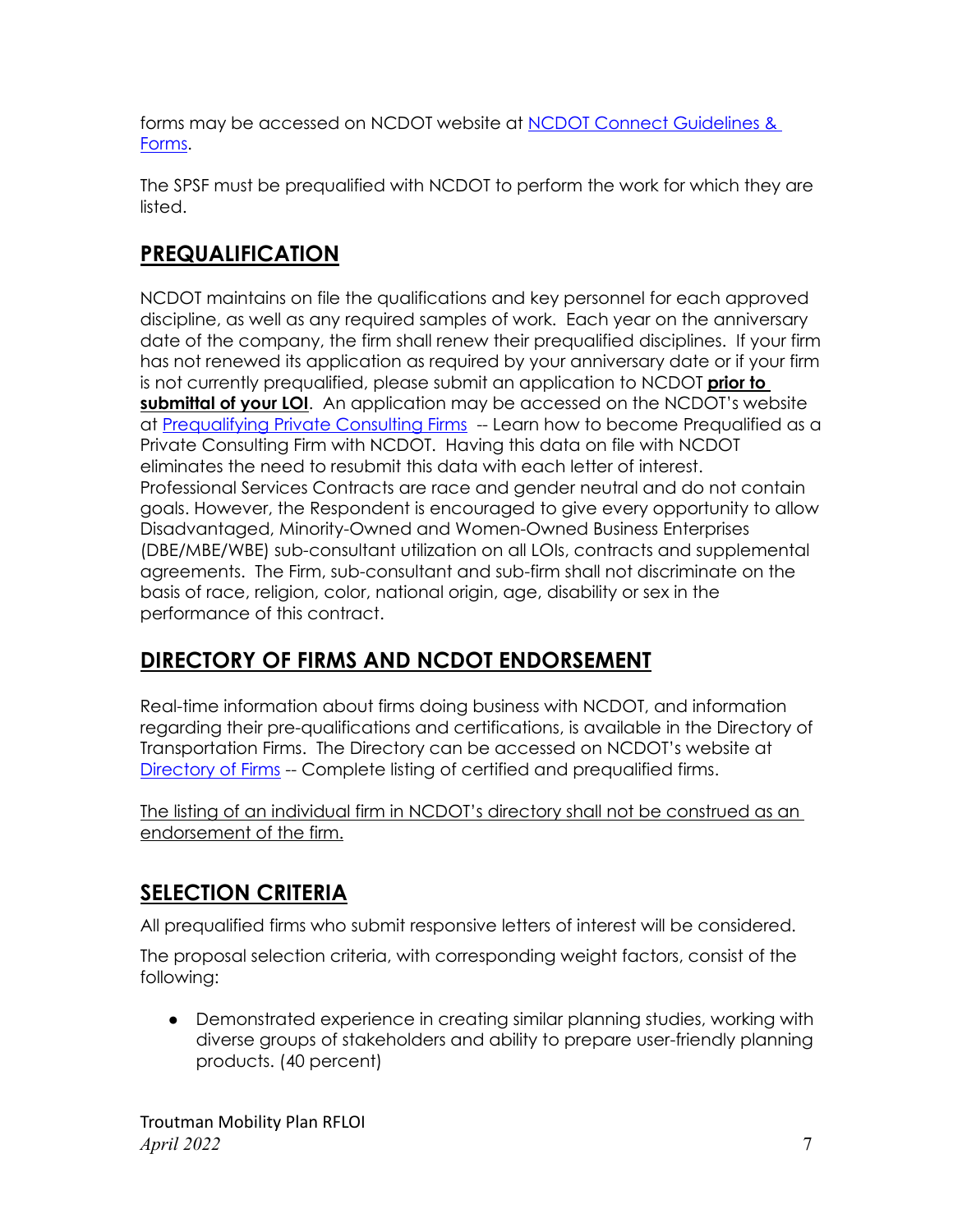- Qualifications of the firm and personnel (including any subcontractors) to be assigned to this project demonstrating the Consultant's capacity to complete requested services, their experience completing similar projects, including experience with data collection and analysis related to the scope of work elements. (40 percent)
- Demonstration of overall project understanding and clarity of the proposal and creativity/thoroughness in addressing the project objectives and deliverables outlined in the RFLOI (20 percent)

#### **SUBMISSION ORGANIZATION AND INFORMATION REQUIREMENTS**

The proposal must address all elements of the scope of work as outlined. Any modifications or enhancements proposed beyond the identified scope of work outlined within this document must be clearly and concisely identified.

The LOI must also include the information outlined below:

Chapter 1 - Introduction

The Introduction should demonstrate the consultant's overall qualifications to fulfill the requirements of the scope of work and should contain the following elements of information:

- Expression of firm's interest in the work;
- Statement of whether firm is on register;
- Date of most recent private engineering firm qualification;
- Statement regarding firm 's(') possible conflict of interest for the work; and
- Summation of information contained in the letter of interest.

#### Chapter 2 - Team Qualifications

This chapter should elaborate on the general information presented in the introduction, to establish the credentials and experience of the consultant to undertake this type of effort. The following must be included:

1. Identify recent, similar projects the firm, acting as the prime contractor, has conducted which demonstrates its ability to conduct and manage the project. Provide a synopsis of each project and include the date completed, and contact person.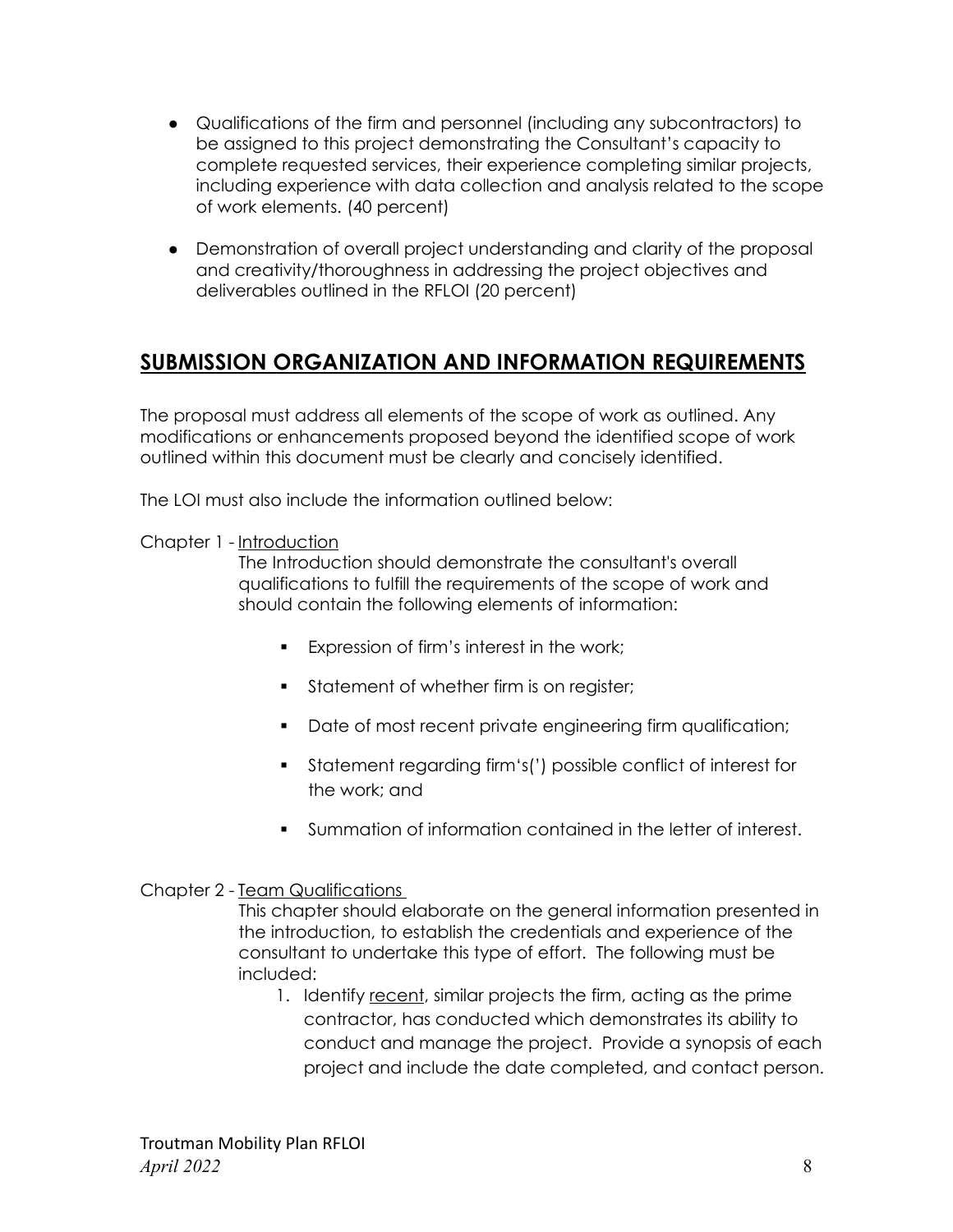2. If sub-consultants are involved, provide corresponding information describing their qualifications as requested in bullet number 1 above.

#### Chapter 3 - Team Experience

This chapter must provide the names, classifications, and location of the firm's North Carolina employees and resources to be assigned to the advertised work; and the professional credentials and experience of the persons assigned to the project, along with any unique qualifications of key personnel. Although standard personnel resumes may be included, identify pertinent team experience to be applied to this project. Specifically, Troutman is interested in the experience, expertise, and total quality of the consultant's proposed team. If principals of the firm will not be actively involved in the study/contract/project, do not list them. The submittal shall clearly indicate the Consultant's Project Manager, other key Team Members and his/her qualifications for the proposed work. Also, include the team's organization chart for the Project / Plan. A Capacity Chart / Graph (available work force) should also be included. Any other pertinent information should also be listed in this section.

*Note:* If a project team or sub-consultant encounters personnel changes, or any other changes of significance dealing with the company, Troutman should be notified immediately.

#### Chapter 4 - Scoring Criteria

The consultant shall provide information on its understanding of, and approach to accomplish, this project, including their envisioned scope for the work and any innovative ideas/approaches, and a schedule to achieve the dates outlined in this RFLOI (if any project-specific dates are outlined below).

*If any of the above requirements are not met, the responder's proposal may be considered non-responsive.*

### **PROJECT SCHEDULE**

A tentative schedule is included below for planning purposes. Once the RFLOI is released, all dates beyond the Deadline for LOI Submission are subject to change at the needs of the project and the Town of Troutman.

Anticipated Tasks Timeline/Deadline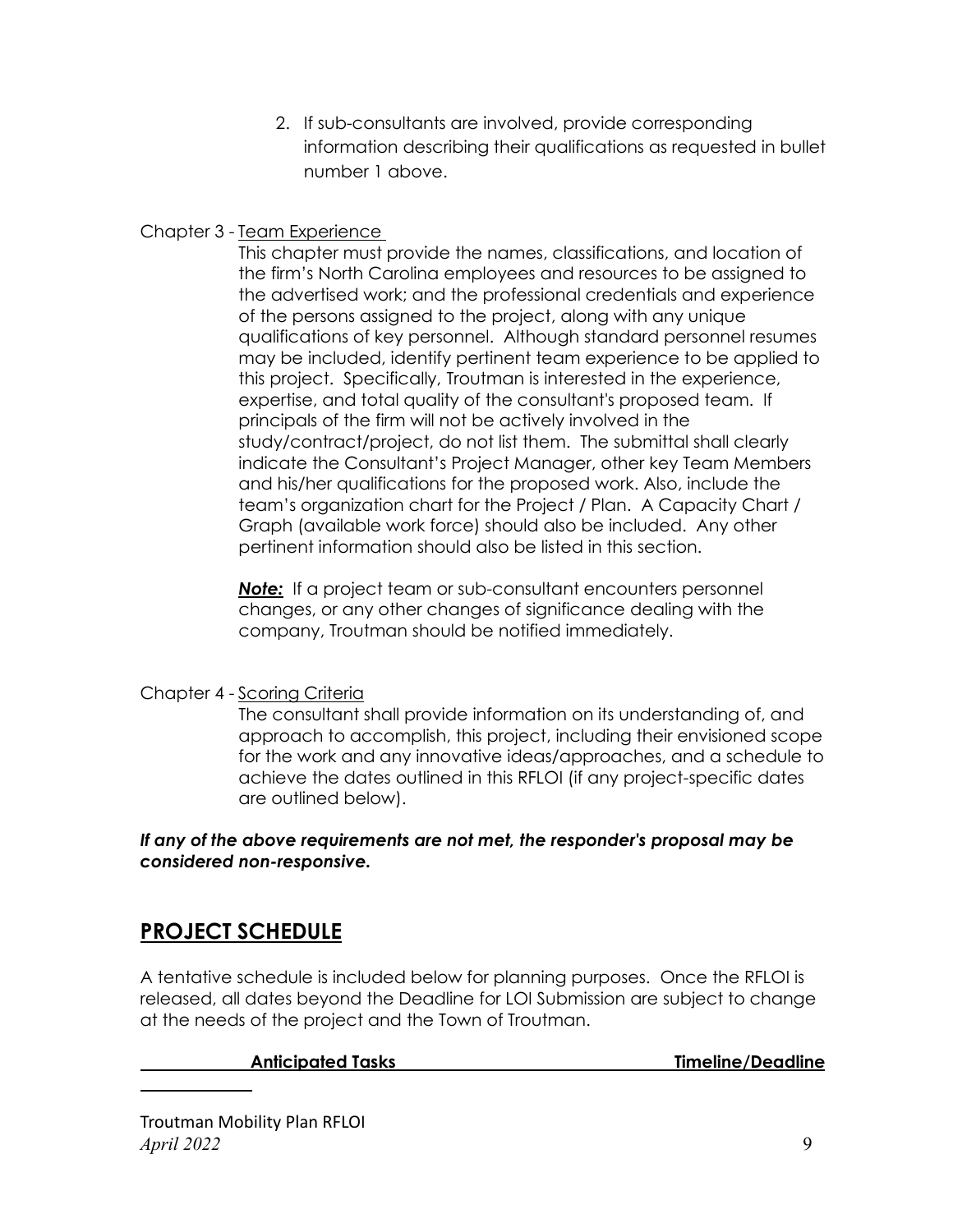- RFLOI Release April 18, 2022
- Deadline for Questions May 2, 2022

• Deadline for LOI Submission May 9, 2022

- Consultant Selection and Notification **July**, 2022
- Award of Contract or Letter of Intent **August**, 2022
- Anticipated Notice to Proceed September, 2022

### **I. GENERAL CONDITIONS OF THE RFLOI**

- A. Any and all costs incurred by respondents in preparing or submitting a Letter of Interest for the project shall be the respondents' sole responsibility and shall not pass, in any way, to the Town of Troutman.
- B. All submissions, responses, inquiries or correspondence relating to this RFLOI shall become the property of the Town of Troutman when received.
- C. Written questions regarding this RFLOI will be accepted through 4:00 May 2, 2022 and must be submitted to Andrew Ventresca, Town of Troutman at **aventresca@troutmannc.gov.** Questions received by the deadline date and time will be answered by addendum and sent to all known recipients.
- D. Contact with other Town Staff during this RFLOI process may be grounds for disqualification.
- E. Town of Troutman reserves the right to: accept or reject any and all submissions received in response to this Request for Letters of Interest; to cancel the RFLOI process at any time; to request additional information or clarification of information provided in a response without changing the terms of the RFLOI; to elect not to proceed with any of the respondents; to modify the scope of the work; to cancel and re-solicit any RFLOI; or choose not to award for any reason regardless of status of the process or reason.
- F. Town of Troutman additionally reserves the right to award the contract to any qualified responder but in no way obligates the Town to award a contract to any firm regardless of status of the process.
- G. All data, databases, reports, designs and materials in digital and hard copy format created under this project shall be transferred to Troutman upon completion of the project and become the property of the Town.

### II. **CONFIDENTIALITY OF DOCUMENTS**

North Carolina General Statute Chapter 132, Public Records, governs the accessibility of records compiled by NC Governmental Entities. In general, all documents submitted in response to this Request for Letters of Interest are subject to public disclosure unless specifically excepted by North